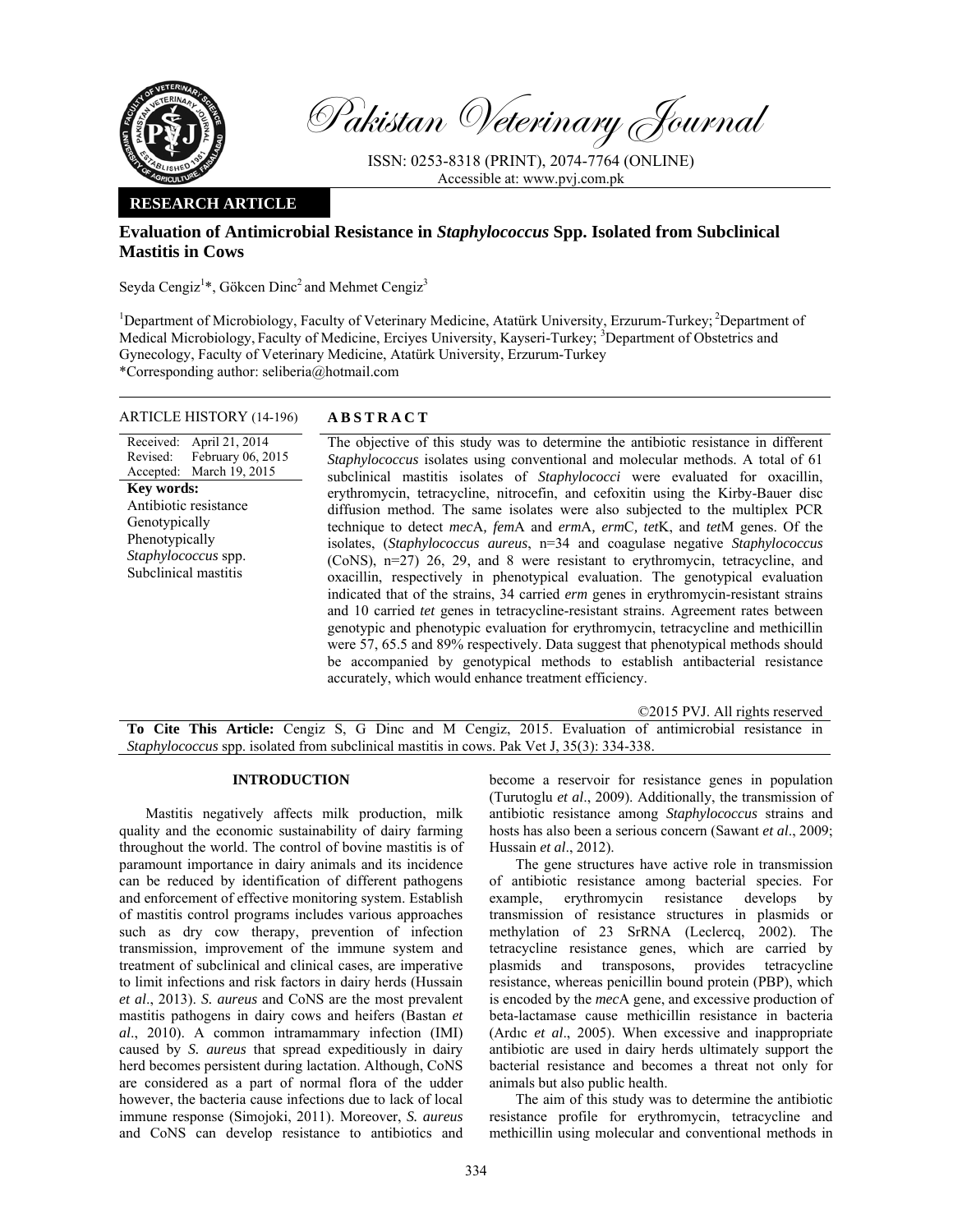*S. aureus* and CoNS strains isolated from subclinical mastitis in cows.

#### **MATERIALS AND METHODS**

**Herd and detection of subclinical mastitis:** This study was carried on Brown Swiss cows which were housed in Atatürk University Research Farm and regularly controlled for subclinical mastitis using California Mastitis Test (CMT). CMT positive cows were taken to the study and milk samples from infected mammary quarters were collected aseptically to detect causative pathogen. The procedure described by National Mastitis Council (NMC) (1991) was followed during the aseptic sampling.

**Bacterial isolation:** Each milk sample (10 µl) was inoculated in agar containing 5% sheep blood and incubated aerobically for 24-48 h at 37°C. *Staphylococcus* species (n=61) growth was identified on the basis of culture and morphological features and by gram staining according to described by Quinn *et al*. (2002). For nitrocefin sensitivity, the manufacturer's recommended protocol was followed (Oxoid-Beta lactamase-BR66A). Isolated and identified strains were stored at -20°C in tryptic soy broth with 15% glycerol until the antimicrobial and molecular analyses.

**Antimicrobial susceptibility and beta lactamase activity:** Antimicrobial susceptibility for erythromycin, tetracycline, oxacillin, cefoxitin was determined using the Kirby-Bauer disc diffusion method in Mueller-Hinton agar according to standards described by Clinical Laboratory Standards Institute (CLSI, 2013). Mueller-Hinton agar plates were overlaid with an inoculum (turbidity equivalent to that of a 0.5 McFarland Standard) of the *Staphylococcus* spp. Antibiotic discs were applied and incubated  $35\pm2\degree$ C for 24 h. Beta-lactamase activity of oxacillin-resistant strains was evaluated using nitrocefin discs (BD BBL Becton, Dickinson and Company USA) (Pitkala *et al*., 2007).

## **Molecular detection of antimicrobial resistance**

**DNA isolation and multiplex PCR procedure:** For DNA extraction, specimens (count cells of interest  $[10^6$  to  $10^7$ ] were suspended in 100 µl of PBS and boiled at 95°C for 15 min and then centrifuged 15,000 rpm for 5 min. Following to centrifugation, supernatant was used as DNA samples. The obtained DNA samples were stored at -20°C until the PCR procedure. Multiplex PCR was performed for both genotyping confirmations of staphylococcal strains by 16SrDNA, *fem*A*,* and detection of antibiotic resistance by *mec*A, *tet*K, *tet*M, *erm*C and *erm*A genes (Ardıc *et al*., 2005) (Table 1).

For *mec*A and *fem*A genes, 0.4 µM of primers, 200  $\mu$ M of dNTP, 3 mM of MgCl<sub>2</sub> and 2  $\mu$ l of DNA were added into 25 µl of PCR mix. Reaction mixtures were heated to 95°C for 1 min and were then subjected to 30 cycles of denaturation for 2 min at  $95^{\circ}$ C, annealing for 1 min at 54°C, extension for 7 min at 72°C, and final polymerization for 7 min at 72°C. For tetK, tetM, ermC *and erm*A genes, 0.4 µM of primer, 0.4 µM of dNTP, 3



**Fig. 1:** M: Marker (100 bp DNA Ladder Plus, Fermentas), Lane 1: *S.aureus* (*fem*A: 684bp, 16SrDNA:420 bp), Lane 2: *mec*A positive strain (*mec*A: 314 bp, 16SrDNA: 420 bp), Lane 3: erythromycin positive strain (*erm*A: 190bp, *erm*C: 299bp, 16SrDNA:420 bp), Lane 4: tetracycline positive strain (*tet*K: 360 bp, *tet*M: 158 bp, 16SrDNA: 420 bp)

mM of  $MgCl<sub>2</sub>$ , and 1.25 U of taq polymerase were prepared to reach 25 µl of the total volume. First denaturation for 3 min at  $95^{\circ}$ C was followed by 30 cycles of denaturation for 30 s at 95 $^{\circ}$ C, for 30 s at 54 $^{\circ}$ C, for 30 s at  $72^{\circ}$ C and final polymerization for 4 min at  $72^{\circ}$ C. 16SrDNA primers were used as internal control in both multiplex PCR reactions.

#### **RESULTS**

**Antimicrobial susceptibility and beta lactamase activity test results:** Of the staphylococcal strains (n=61), 34 were *S. aureus* (55.7%) and 27 were CoNS (44.2%) as presented in table 2. Based on the disc diffusion test in overall evaluation, erythromycin, tetracycline and oxacillin resistance was positive in 26 (42.6%), 29  $(47.5\%)$ , and  $8(13.1\%)$  of the strains, respectively. In oxacillin-resistant CoNS strains (n=7), 2 were only resistant to cefoxitin, 3 were only resistant to nitrocefin, and 2 were resistant to both nitrocefin and cefoxitin. Resistance to nitrocefin and cefoxitin was not detected in oxacillin resistant *S. aureus* strain (n=1) (Table 2).

**Multiplex PCR test results**: Specific bands for 420 bp 16SrDNA of *S. aureus* and CoNS were detected in all isolates by PCR. While *fem*A (684bp) was positive in 34 (55.7%) strains, 27 (44.2%) were negative. However, only one CoNS strain showed *mec*A positive result (Fig. 1).

In *S. aureus* strains, 25 (73.5%) were positive for *erm*C gene, while none of the strains had *erm*A. In CoNS strains, 8 (29.6%) were positive for *erm*C, while one of the strain had both *erm*A and *erm*C genes (Table 2). Additionally, *S. aureus* strains had *tet*K (n=2), *tet*M (n=2)*,*  and both *tet*K and *tet*M (n=1) genes whereas only *tet*K (n=5) genes were detected in CoNS (Table 2). One strain was positive for both *tet*M and *erm*C genes in *S. aureus* strains, whereas four strains were positive both *tet*K and *erm*C genes in CoNS.

**Agreement between genotypic and phenotypic evaluation:** Genotypic (PCR results) and phenotypic (antibiogram susceptibility results-disc diffusion method) antibiotic resistance profiles of the strains were given in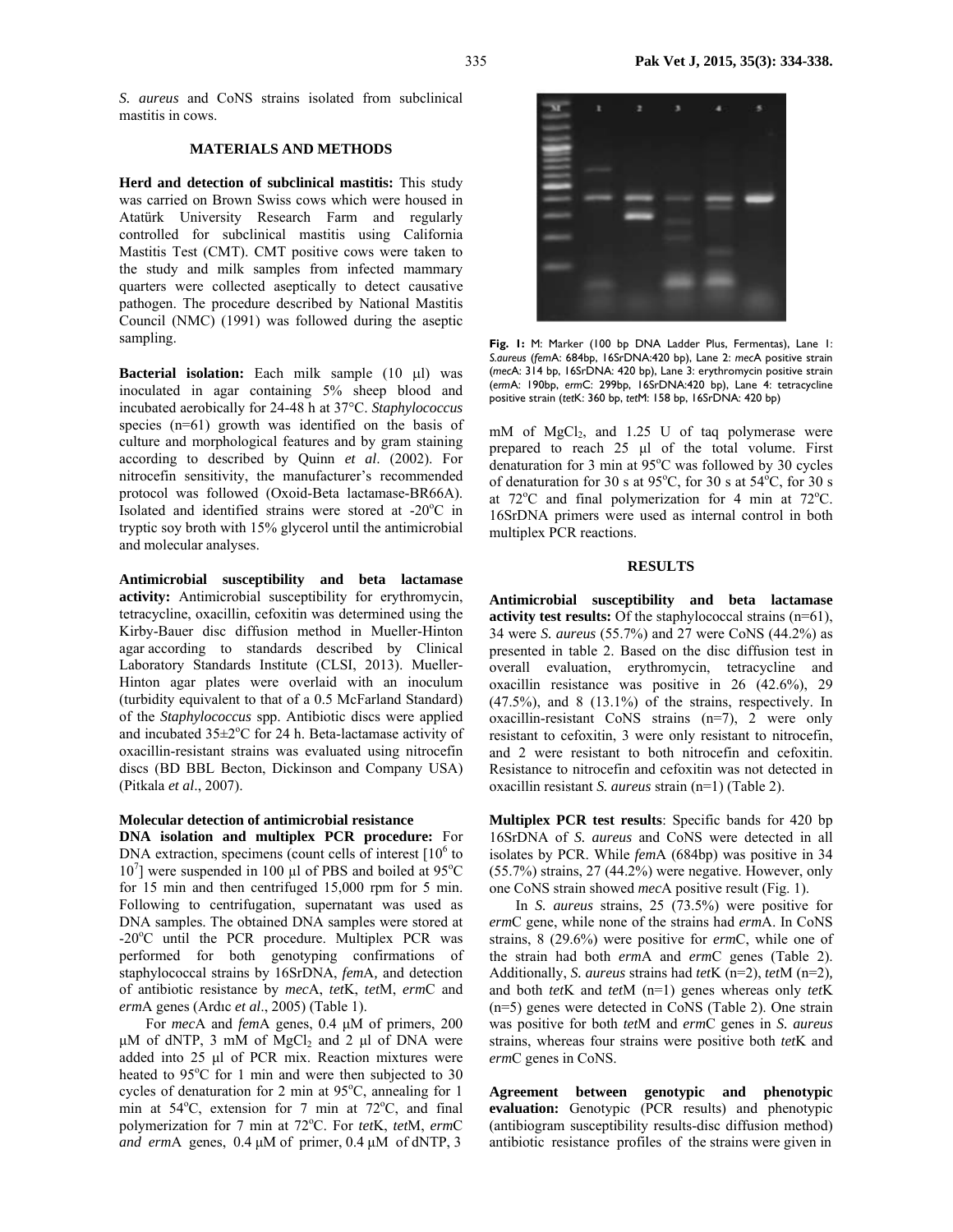**Table 1:** Oligonucleotide sequences of the primers used in the detection of methicillin resistance

| Gene   | Primers                                  | Product size<br>(bp) |  |
|--------|------------------------------------------|----------------------|--|
| mecA   | Forward CCTAGT AAA GCTCCGGAA             | 314                  |  |
|        | Reverse CTA GTC CAT TCGGTC CA            |                      |  |
|        | 16SrDNA Forward CAG CTC GTGTCGTGA GAT GT | 420                  |  |
|        | Reverse AAT CAT TTGTCCCACCTT CG          |                      |  |
| femA   | Forward CTT ACT TACTGCTGTACC TG          | 684                  |  |
|        | Reverse ATCTCGCTTGTTATGTGC               |                      |  |
| erm(C) | Forward AATCGTCAATTCCTG CAT GT           | 299                  |  |
|        | Reverse TAATCGTGGAATACGGGTTTG            |                      |  |
| erm(A) | Forward AAGCGGTAAACCCCTCTG A             | 190                  |  |
|        | Reverse TTCGCAAAT CCC TTCTCA AC          |                      |  |
| tet(K) | Forward GTAGCGACA ATA GGTAATAGT          | 360                  |  |
|        | Reverse GTAGTGACA ATA AAC CTC CTA        |                      |  |
| tet(M) | Forward AGTGGAGCG ATT ACAGAA             |                      |  |
|        | Reverse CAT ATGTCCTGGCGTGTC TA           | 158                  |  |

**Table 2:** Conventional and molecular antimicrobial resistance profiles of *S. aureus* and CoNS strains

| Resistance                | Total | S. aureus $(n=34)$ | $CoNS(n=27)$ |
|---------------------------|-------|--------------------|--------------|
| Erythromycin              | 26    |                    |              |
| ermC                      | 33    | 25                 | 8            |
| ermA                      |       |                    |              |
| $ermC+ermA$               |       |                    |              |
| Tetracycline              | 29    | 15                 | 14           |
| tetK                      |       |                    |              |
| tetM                      |       |                    |              |
| $tetK + tetM$             |       |                    |              |
| Oxacillin                 |       |                    |              |
| Cefoxitin                 |       |                    |              |
| Nitrocefin                |       |                    |              |
| Nitrocefin+cefoxitin      |       |                    |              |
| mecA+nitrocefin+cefoxitin |       |                    |              |

**Table 3:** Comparison of genotypic (determined by PCR method) and phenotypic (determined by disc diffusion method) antimicrobial resistance profiles of *S. aureus* and CoNS isolates

| Antimicrobial resistance | S. aureus      | CoNS | Total |    |
|--------------------------|----------------|------|-------|----|
| Erythromycin             |                |      |       |    |
| Genotypic (+)            | Phenotypic (+) | П    | 6     | 17 |
| Genotypic (-)            | Phenotypic (-) | 7    | П     | 18 |
| Genotypic (+)            | Phenotypic (-) | 14   | 3     | 17 |
| Genotypic (-)            | Phenotypic (+) | 2    | 7     | 9  |
| Tetracycline             |                |      |       |    |
| Genotypic (+)            | Phenotypic (+) | 4    | 5     | 9  |
| Genotypic (-)            | Phenotypic (-) | 18   | 13    | 31 |
| Genotypic (+)            | Phenotypic (-) |      |       |    |
| Genotypic (-)            | Phenotypic (+) | ı ı  | 9     | 20 |
| Methicillin              |                |      |       |    |
| Genotypic (+)            | Phenotypic (+) |      |       |    |
| Genotypic (-)            | Phenotypic (-) | 33   | 20    | 53 |
| Genotypic (+)            | Phenotypic (-) |      |       |    |
| Genotypic (-)            | Phenotypic (+) |      | 6     |    |
|                          |                |      |       |    |

Table 3. Agreement rates, which were either positive or negative results in both genotypic and phenotypic evaluation for erythromycin, tetracycline and methicillin, were 57, 65.5 and 89%, respectively. In terms of isolate, the agreement between genotypic and phenotypic evaluations erythromycin and tetracycline was 53 and 65% for in *S. aureus* strains and 63 and 67% in CoNS strains, respectively.

#### **DISCUSSION**

*Staphylococcus aureus* is one of the most prevalent pathogen in bovine subclinical IMI (Hussain *et al*., 2013). Additionally, these infections sometimes accompanied with CoNS, which are normally obtained in teat end bacterial flora (Simojoki, 2011). Due to excessive and inappropriate antibiotic use against to IMI, these

staphylococcal strains develop antibiotic resistance. Especially, multiple resistances to some group of antibiotics such as erythromycin, tetracycline and methicillin can develop in dairy herds and limits antibiotic effectiveness (Simeoni *et al*., 2008).

Although, the rates of multiple-resistant strains have variability between herds and countries, these strains are reported almost in every study (Franca *et al*., 2012). In the current study, multiple-resistant strains were also detected in 5 strains of staphylococcal bacteria (*S. aureus*, n=1; CoNS, n=4). Interestingly, more multiple resistant CoNS than *S. aureus* strains were determined in the study. This result is similar to previous findings regarding CoNS with multiple drug resistance (Simeoni *et al*., 2008; Sawant *et al*., 2009; Kot *et al*., 2012). As a hypotesis, CoNS strains can be a possible reservoir for resistance genes that can be transferred to *S. aureus* (Zmantar *et al*., 2011, Franca *et al*., 2012).

Antimicrobial drug resistance can be determined phenotypically by conventional bacteriological tests or genotypically by molecular tests. In some cases, positivity/negativity by phenotypical and genotypical evaluation may not exhibit agreement (Bhutia *et al*., 2012), suggesting that genes are not the only factors responsible for developing antibiotic resistance develops, especially for erythromycin. In addition to gene functions, efflux pump systems, which provide an antibiotic diluted environment for bacteria, and phosphorylating systems, which are known to inactivate macrolides, are also involved in encouraging erythromycin resistance (Leclercq, 2002).

Previous studies reported that *erm*C is more common than *erm*A in bovine isolates (Ardıc *et al*., 2005; Kot *et al*., 2012) and *erm*A and *erm*C genes are more prevalent in CoNS isolates than in *S. aureus* (Heidari *et al*., 2011; Zmantar *et al*., 2011). In the presented study, *erm*C positivity was compatible with the researchers (Ardıc *et al*., 2005; Kot *et al*., 2012). However, *erm*A and C genes were more prevalent in *S. aureus* strains rather than CoNS.

Differences between genotypic and phenotypic resistance results to erythromycin were also compatible with Countinho *et al*. (2010), who stated phenotypic sensitivity although presence of *erm* genes. In addition, some staphylococcal isolates in the present study were phenotypically resistant to erythromycin despite lacking *erm* genes, which are associated with a lack of *erm* genes in small plasmids (Jaglic *et al*., 2012). According to these results, 1) the erythromycin resistance that is encoded genetically may not be presented phenotypically and these strains may be accepted as potentially erythromycin resistant strains 2) genetically encoding is not essential for presence of phenotypic resistance 3) other assisted resistance developing mechanisms should be taken to the consideration.

Tetracycline resistance is caused by four different resistance genes (*tet*O*, tet*L*, tet*K*, tet*M) located in plasmids (Bismuth *et al*., 1990). *tet*K is the most common, providing plasmid mediated resistance by active efflux. The second most common gene is *tet*M, which is carried by conjugative transposons and protects the bacterial ribosomal structure from tetracycline inactivation (Gao *et al*., 2011). Although tetracycline resistance genes were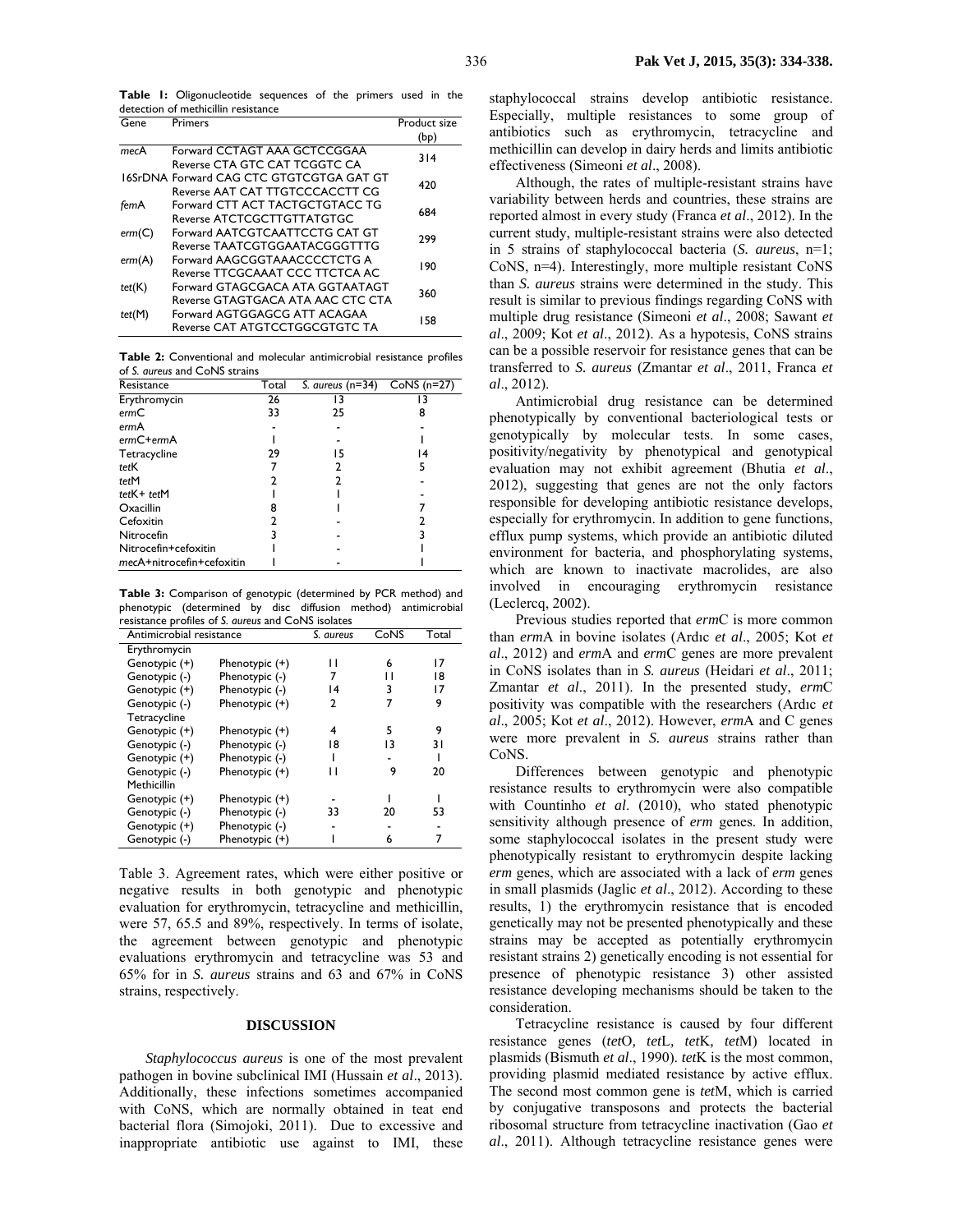more prevalent in CoNS strains than *S. aureus* (Ardıc *et al*., 2005; Kot *et al*. 2012; Simeoni *et al*., 2008) other researchers reported opposite results (Rubin *et al*., 2011; Vyletelova *et al*., 2011). In this study, tetracycline resistance genes were more prevalent in CoNS strains. These variable results can be associated with changing conditions in herds, regions and countries described in previous studies (Franca *et al*., 2012). In contrast with our data, other reports from Turkey (Ardıc *et al*., 2005; Tel and Keskin, 2011) reported a similar distribution of *tet*M and *tet*K in both *S. aureus* and CoNS. According to these results, 1) resistance to tetracycline, which is commonly used antibiotic in treatment of any infection, easily occur due to variety of tetracycline developing mechanism mentioned above, 2) CoNS are quite prone to the development of tetracycline resistance and due to presence in normal flora, 3) CoNS may be primary reservoir for transmission of the *tet* genes. Phenotypically tetracycline-resistant strains were more prevalent than genotypically resistant strains. This might be due to either the lack of evaluation of other genes *tet* (O, L) (Gao *et al*., 2011). It appears that genotypic evaluation to attain resistance to tetracycline is controversial. Additionally, staphylococcal strains, especially in CoNS from mastitic milk have variability in their phenotypic and genotypic antibacterial resistance profiles, and use of PCR method alone for detection of antibacterial resistance in CoNS from mastitic milk may not be reliable (Kot *et al*., 2012)

The presence of methicillin-resistant strains in dairy herds is a risk factor for the emergence and spread of new resistances (Simeoni *et al*., 2008; Febler *et al*., 2010; Bochniarz and Wawron, 2011). This risk is also a threat to cows within an affected herd. Determination of *mec*A gene is accepted as a criterion for detection of genotypic methicillin resistance (Swenson *et al*., 2005). At the same time, cefoxitin and oxacillin must be used together to detect methicillin resistance in order to improve phenotypic specificity. However, the cefoxitin test is accepted as more reliable than oxacillin, which can be affected by incubation temperature and culture medium composition (Simeoni *et al*., 2008; CLSI 2013). In addition to oxacillin resistance, beta-lactamase activity was also evaluated in staphylococcal isolates using nitrocefin as a chromogenic method that determines the existence of methicillin (oxacillin) resistance due to excessive release of beta-lactamase (Pitkala *et al*., 2007).

Briefly, only one CoNS strain, which was also positive for the *mec*A gene, was resistant to both cefoxitin and nitrocefin. The other remaining three CoNS strains were resistant to the cefoxitin. Two of these cefoxitinresistant strains were neither positive for *mec*A nor positive for nitrocefin (Table 2 and 3). Thus, this result was accepted to be false positive as described before by Broekema *et al*. (2009). As the remaining strain was negative for *mec*A gene, it was positive for nitrocefin that indicated more production of beta lactamase. On the contrary of previous report (Caierao *et al*., 2004), detection of *mec*A resistance gene was rare in the bovine staphylococcal strains as described by Kolar *et al*. (2010). In the current study, the agreement rates in both methods varied between 50 to 65% depend on the antibiotics. Because of this moderate agreement rate between the laboratory methods, resistance mechanisms and

previously used antibiotic must be taken to the consideration (Franca *et al*., 2012).

**Conclusion:** Genotypic evaluation tests depend on genomic antibacterial resistance conditions and phenotypical evaluation tests are sensitive to environmental conditions (i.e. incubation conditions or used methods). According to the findings, detection of genotypic or phenotypic resistance should be evaluated together for diagnose real antibiotic resistance. Additionally, CoNS may be a pool for resistant genes and transfer the genes to the other staphylococcal pathogens in the herd. Therefore, prevalence and antibiotic resistance profile of these strains should also be noticed as with other primary mastitis pathogens.

**Author's contribution:** SC planned the study. MC examined the cows and detected the subclinical mastitic mammary quarters. SC and GD performed the laboratory procedures. All author wrote, revised and approved the manuscript.

#### **REFERENCES**

- Ardıc N, M Ozyurt, B Sareyyupoğlu and T Haznedaroğlu, 2005. Investigation of erythromycin and tetracycline resistance genes in methicillin-resistant staphylococci. Int J Antimicrob Agents, 26: 213-218.
- Bastan A, M Cengiz, S Cengiz, B Polat, A Colak , M Akan, I Darbaz and DB Acar, 2010. Effects of precalving antibiotic treatment on mastitis and individual somatic cell count in heifers. J Anim Vet Adv, 9: 1245-1249.
- Bhutia KO, ST Singh, S Biswas and L Adhikari, 2012. Evaluation of phenotypic with genotypic methods for species identification and detection of methicillin resistant in *Staphylococcus aureus*. Int J App Basic Med Res, 2: 84-91.
- Bismuth R, R Zilhao, H Sakamoto, JJ Guesdon and P Courvalin, 1990. Gene heterogeneity for tetracycline resistance in *Staphylococcus* spp. Antimicrob Ag Chemo, 34: 1611-1614.
- Broekema NM, TT Van, TA Monson, SA Marshall and DM Warsheuer, 2009. Comparison of cefoxitin and oxacillin disk diffusion methods for detection of *mec*A-mediated resistance in *Staphylococcus aureus* in a large-scale study. | Clin Microbiol, 47: 217-219.
- Caierao J, M Musskopf, S Superti, E Roesch, CG Dias and PA D'azeveda, 2004. Evaluation of phenotypic methods for methicillin resistance characterization in coagulase negative Staphylococci (CoNS). J Med Microbiol, 53: 1195-1199.
- CLSI, 2013. Performance standards for antimicrobial susceptibility testing; Twenty-third informational supplement, (M100-S23). Wayne, USA, pp: 73-76.
- Febler A, C Scott, K Kadlec, R Ehricht, S Monecke and S Schwarz, 2010. Characterization of methicillin-resistant *Staphylococcus aureus* St398 from cases of bovine mastitis. J Antimicrob Chem, 65: 619- 25.
- Franca CA, RM Peixoto, BM Cavalcante, NF Melo, CJB Oliveira, JL Veschi, RA Mota and MM Costa, 2012. Antimicrobial resistance of *Staphylococcus* spp. from small ruminant mastitis in Brazil. Pesq Vet Brasil, 32: 747-753.
- Gao J, M Ferreri, Xq Liu, LB Chen, J Su and B Han, 2011. Development of multiplex polymerase chain reaction assay for rapid detection of *Staphylococcus aureus* and selected antibiotic resistance genes in bovine mastitic milk samples. J Vet Diag Invest, 23: 894-901.
- Heidari M, H Momtaz and M Madani, 2011. Detection of the antibiotic resistance genes in *Staphylococcus aureus* isolated from human infections and bovine mastitis. Afr J Microbiol Res, 5: 5132-5136.
- Hussain R, MT Javed, A Khan, F Mahmood and R Kausar, 2012. Mastitis and associated histo-pathological consequences in the context of udder morphology. Int J Agric Biol, 14: 947-952.
- Hussain R, MT Javed, A Khan and G Muhammad, 2013. Risks factors associated with subclinical mastitis in water buffaloes in Pakistan. Trop Anim Health Prod, 45: 1723-1729.